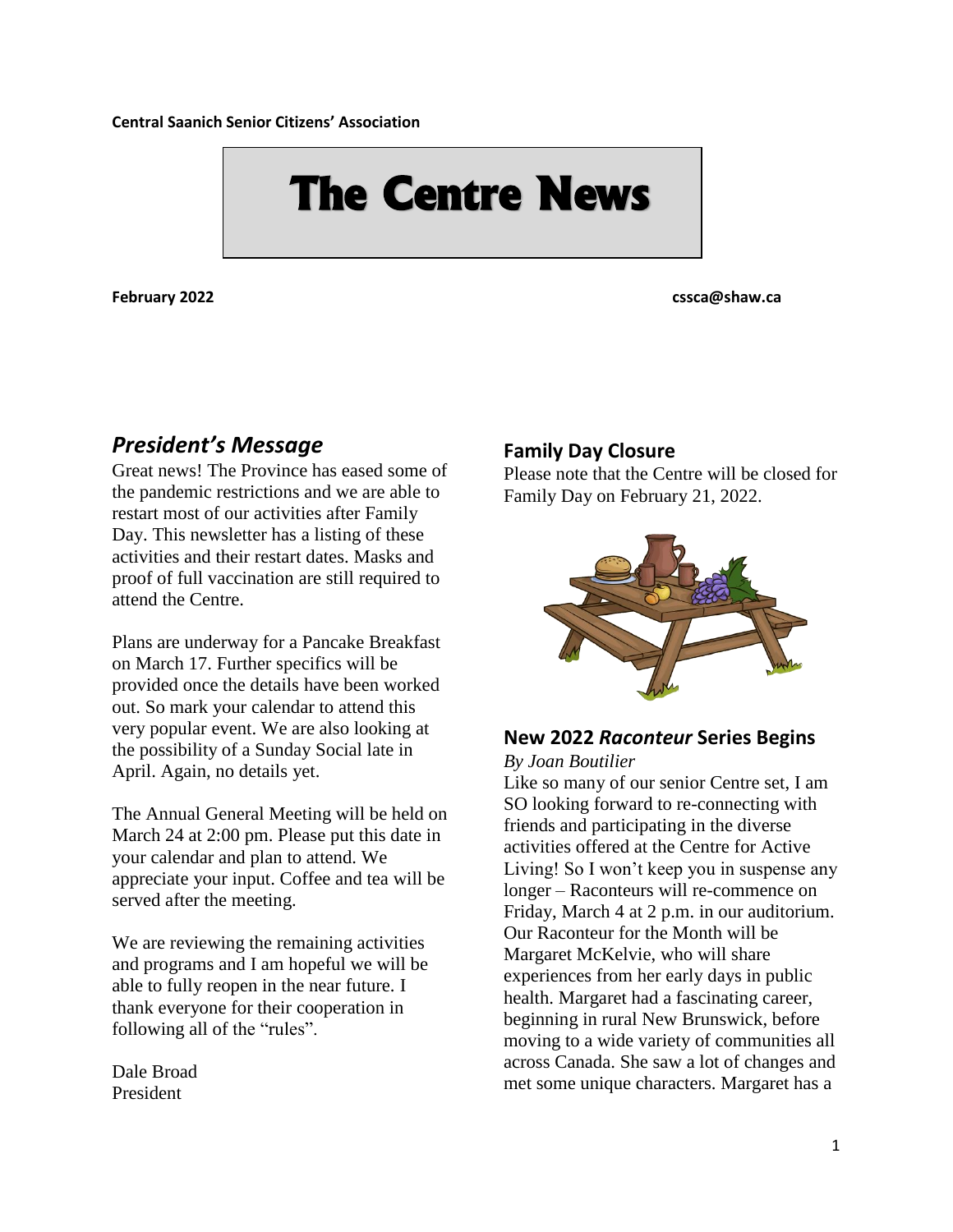wealth of interesting and amusing anecdotes to share, and you won't want to miss it. COVID protocols will be in place, so please remember to wear a mask, bring your proof of vaccine, ID, and a \$2.00 activity fee. See you on March 4<sup>th!</sup>



**Please note**: The Raconteur presentation by Shelly Dennis-Orr about rescuing animals has been postponed until Friday, April 1<sup>st</sup>. Really.

#### **"Now** *That's* **Funny!"**

*By Roger Boutilier, a.k.a. Dr. Ha!-Ha!*

I'm exhausted! Do you realize that "Now That's Funny" has been causing folks to guffaw, chortle, snicker and snort with laughter for OVER TWO YEARS NOW?! Well, that's only half true. The second episode of NTF featuring Bob & Ray "aired" at the Centre the day before COVID closure almost two years to the day before we return to action on Friday, March 11 at 2:22 p.m. Why 2:22 you ask? Just cause, that's why! Anyway, I hope to see all you fellow funny addicts a week after The Raconteurs (small plug for my good wife) because, without you, it will be very lonely in that big auditorium. "Who will be the featured comedian?" I hear you ask. It will be a celebrated Canadian performer; a real "triple threat," as we used to say on the basketball court. "But who?" you plead. Sorry, that answer will cost you big time. Remember to bring your toonie (\$2) [\$1.57 American] to drop at the toll booth in the card room to help offset Centre expenses AND you

MUST also have proof of COVID vaccination ... and that's no joke, ya hear?



#### **Activities Update**

The following activities will restart after Family Day:

| <b>Art Group</b>             |                                         | Date to be determined |
|------------------------------|-----------------------------------------|-----------------------|
|                              | Art Appreciation Tues., March 8         | 7 pm                  |
| Bridge Thurs., Feb 24        |                                         | $12 - 4$ pm           |
| Knitting                     | Wed., Feb 23                            | $1:30 - 3$ pm         |
| 500 Club                     | Wed., Feb 23                            | $1 - 3:30 \text{ pm}$ |
| Jammin' Seniors Sat., Feb 26 |                                         | $9:30 - 12$ pm        |
|                              | Now that's Funny Fri., March 11 2:22 pm |                       |
| Raconteur                    | Fri., March 4                           | 2 pm                  |
| Scrabble                     | Mon., Feb 28                            | $1 - 3:30 \text{ pm}$ |
| <b>Scottish Dancing</b>      |                                         | Date to be determined |
| Weavers                      | Wed., Feb 23                            | 11 am to 3 pm         |

#### **Library News**

*By Krystina Manning*

The Centre library will reopen on February 28th.

A lot of work has gone into sorting and reorganizing the books and your cooperation in keeping them in order will be much appreciated. Please take note of the signage in the library as well as the following: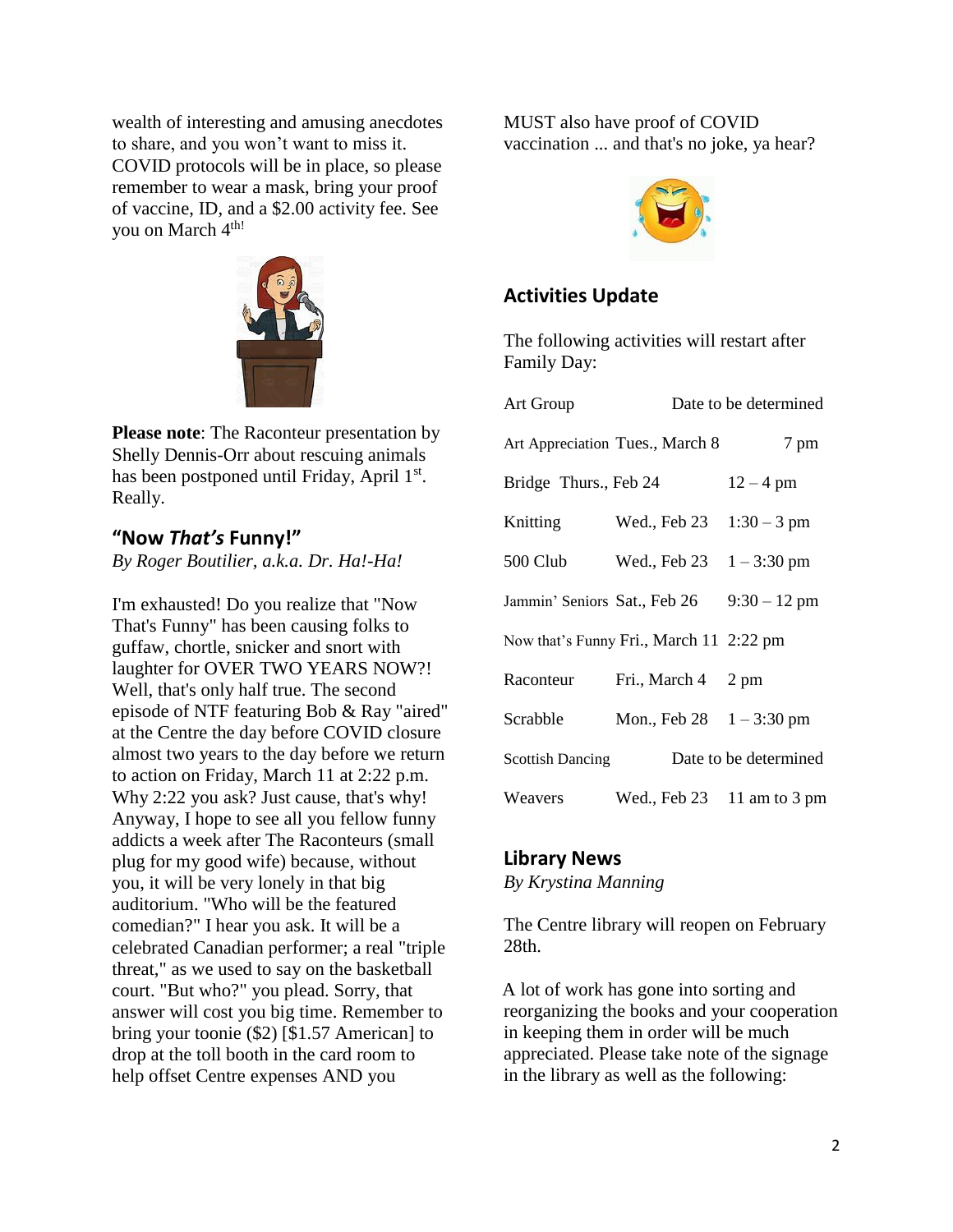- 1. Please do not re-shelve your returns. Space is limited; therefore we are implementing a tracking system so that, should it become necessary to cull books, we will know which books are not circulating. **Please place returns in the return bin.**
- 2. There is a container of placeholders on the table. If you remove a book to look at it, please put a placeholder in its place on the shelf. Should you decide not to take the book, simply put it back and remove the placeholder. If you decide to borrow the book, return the placeholder to its container. This will help to keep our books in order.
- 3. We welcome book donations, however space is limited. Therefore, at this time, kindly limit donations to five books. New books should be left on the table so that they can be processed Due to space restrictions, we are only accepting paperbacks in good condition. No hardcovers please. Nonfiction books, other than biographies, do not seem to be popular with our members. Any books that we cannot use the will be donated to a thrift shop.

Hopefully, all this does not seem too onerous! Thank you in advance for your cooperation in helping to maintain the organization which was the result of many hours of work by Joanne McGowan, Dale Broad and Krystina Manning. Do drop by and have a look at the library. We think you will enjoy its new look!



#### **Happy March Birthdays!**

| <b>Claire Grise</b> | Mar. 3         |
|---------------------|----------------|
| Renee Nicholls      | Mar. 3         |
| Marilyn Carlson     | Mar. 4         |
| Patricia Jones      | Mar. 9         |
| Sandra Jaycox       | Mar. 9         |
| <b>Amrick Haere</b> | Mar. 17        |
| Lynda Miller        | <b>Mar. 20</b> |
| Pat Randazzo        | Mar. 23        |
| Allison Bird        | Mar. 24        |
| Hilda Cook          | Mar. 29        |
| Lee Campbell        | Mar. 31        |
|                     |                |



*(Sent in by Shirley Roberts)*

#### **Joke of The Month**

After finally finishing the spring cleaning, I took a photo of my home and posted it on social media. It was immediately flagged and removed as "fake news".

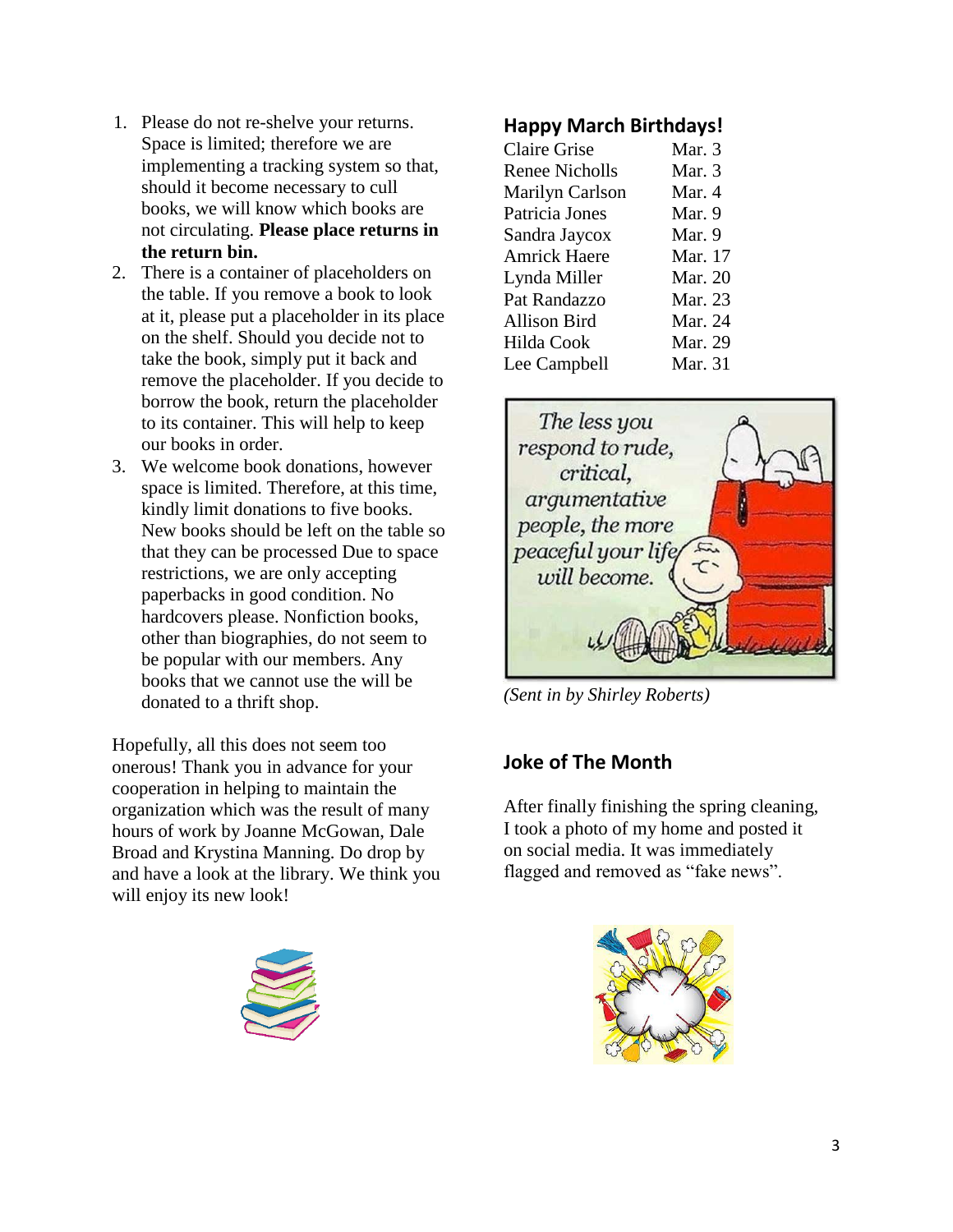## *CSSC Speaker Series Via Zoom*

## *Friday, February 25th at 2 pm*

Dr. Cazes will present via Zoom:





#### **"Charles Aznavour, For me Formidable"**

Dr. Cazes has kindly agreed to present: "*Charles Aznavour, For me Formidable"* via Zoom. We had hoped for an 'inhouse' presentation, but out of caution, we are once again, giving you the opportunity to Zoom Helene directly into your home.

Dr. Hélène Cazes is a Professor at UVic, Department of French, earned her PhD in Paris and has been teaching at the French Department at UVIC since 2001. *Dr. Cazes* was the recipient of the [Faculty of Humanities Award for Research Excellence](http://www.uvic.ca/humanities/french/home/news/archive/cazes-research-award.php) for 2013 and received the UVic Community Leadership Award in 2014.